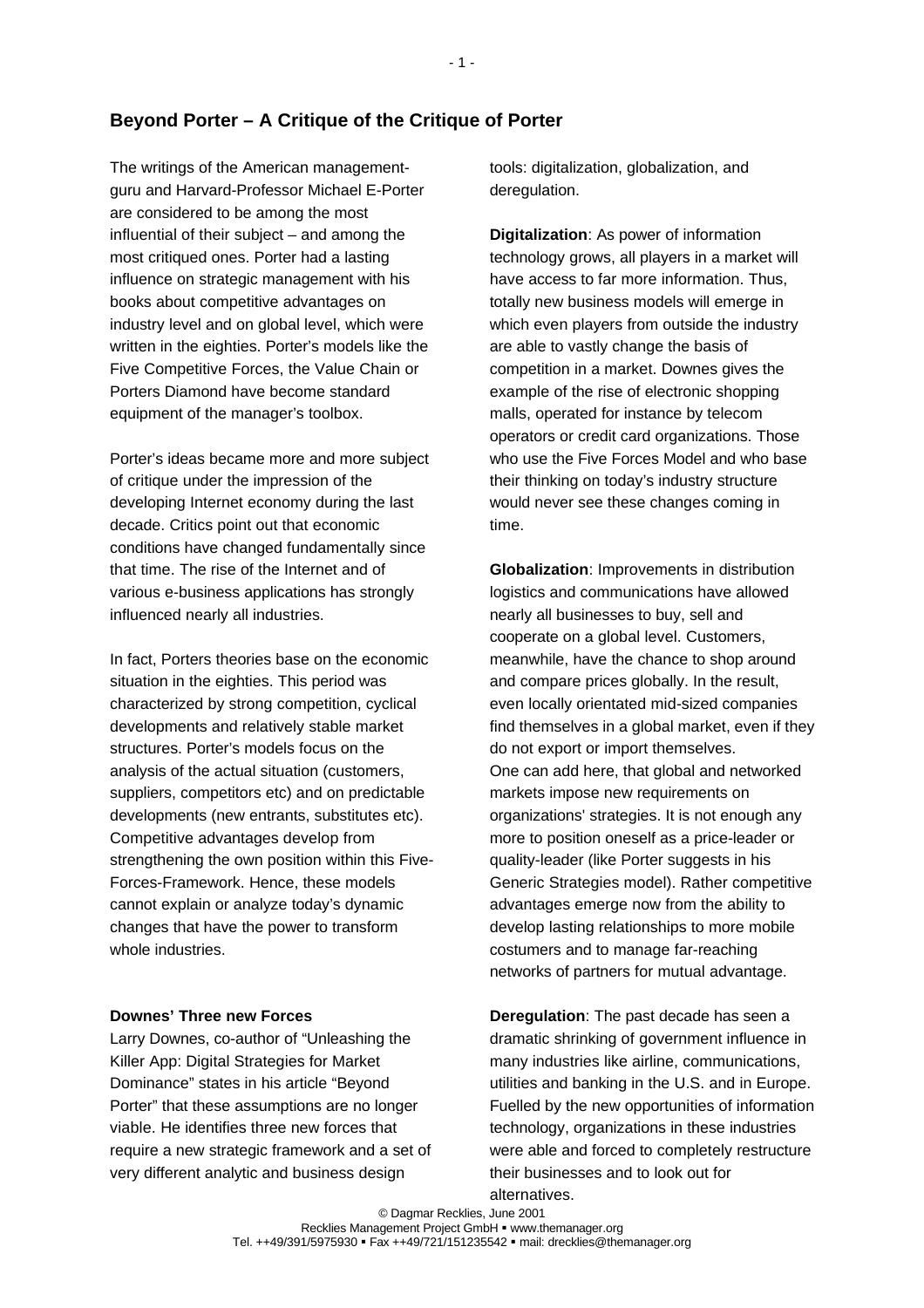Downes summarizes that the role of information technology is the foremost difference between strategy what he calls the 'Porter world' and in the new world of the new forces. The old economy used IT as a tool for implementing change. Today technology had become the most important driver for change.

## **Critique – Is Porter Still Viable?**

Downes' arguments are convincing. In fact, digitalization, globalization and deregulation have become powerful forces during the last years, but Porter's models rarely take them into consideration. Today's markets are highly influenced by technological progress, especially in information technology. Therefore, it is not advisable  $-$  if not to say impossible – to develop a strategy solely on the basis of Porters models. Shapiro and Varian explain in their book "Information Rules" that the economical laws

that apply to products and services cannot be simply transferred to the new category information good. Production, marketing etc are different for products and services and, hence, are different for information too.

However, if one wishes to conclude that Porters models are not useful any longer for strategy development, he should bear in mind that a good strategy should never base on just a few selected models. Even in the eighties, it was not advisable to build a strategy on nothing but Porters models. Every strategy should base on a careful analysis of all internal and external factors and on their potential future development. This is no new insight.

Moreover, the latest shift from dot-com-hype to dot-com-crashes has given evidence that the basic laws of economics are viable for the new economy or information economy too. Exactly this – economic insights – are the basis for the sustainability for Porters ideas.

Michael E. Porter is an economist. His Five Forces model is based on microeconomics. It just describes them in a more understandable way. Porter talks about the attractiveness of an industry that is influenced by the shape of five forces. In economics, the constellation of factors determines issues like profit maximization or supernormal profits.

| <b>Porters Five Forces</b>              | <b>Areas of Microeconomics</b>                                            |
|-----------------------------------------|---------------------------------------------------------------------------|
| <b>Bargaining Power of Suppliers</b>    | Supply and demand theory, cost and production theory, price<br>elasticity |
| <b>Bargaining Power of Customers</b>    | Supply and demand theory, customer behavior, price elasticity             |
| <b>Rivalry between Existing Players</b> | Market structures, number of players, market size and growth<br>rates     |
| <b>Threat of Substitutes</b>            | Substitution effects                                                      |
| <b>Threat of New Entrants</b>           | Market entry barriers                                                     |
| <b>Industry attractiveness</b>          | Profitability, supernormal profits                                        |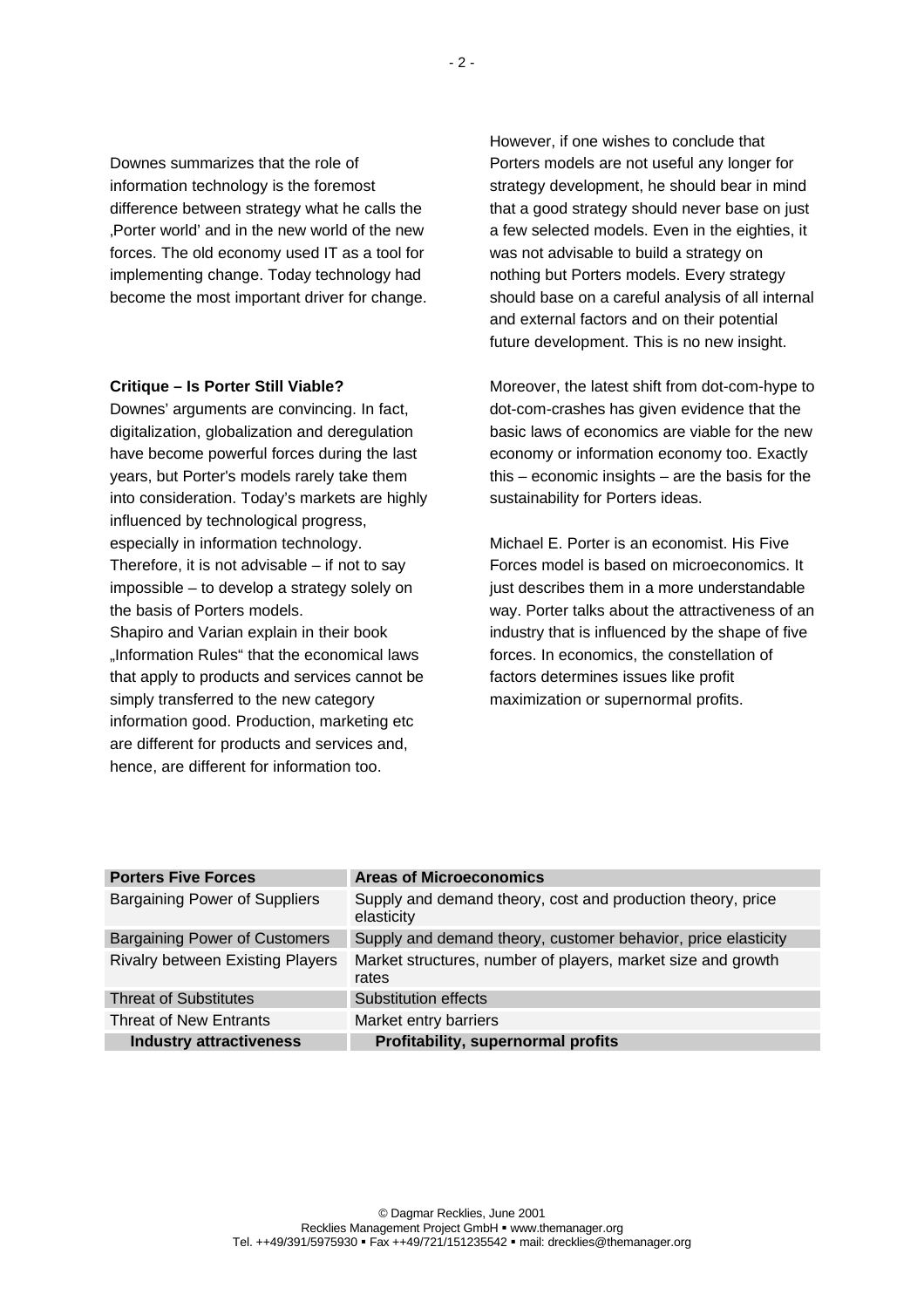Nobody will question the viability of these laws.

#### A story for illustration:

In a lecture that the author attended, the tutor presented his very personal judgment of Porters models:

"Porters Five Forces model is simple. It is nothing but microeconomics. This man had locked himself in a library for a few years, had analyzed some companies and than he managed to summarize nearly the whole science of microeconomics in one single simple model. – That is the reason why all other economists hate him: they are envious because they did not see something so obvious themselves."

… this might be another explanation why there is so much critique of Porter.

Therefore – despite all changes in industry dynamics and business models – Porters ideas are not totally obsolete. Their underlying idea is that every business operates in a framework of suppliers, buyers, competitors, new entrants and substitutes. This idea is valid in every competition-based economy. Even today, every organization in the old economy and in the new economy has to produce its goods and services and to sell them by offering an attractive bundle of value for money and supporting services. Every online portal has to produce or to buy content, to present it, and to find buyers for its offerings – be it visitors or advertisers. Hence, organizations still operate in the framework of the five forces described by Porter.

What is new is that Downes forces made this framework more instable, dynamic and complex. Even careful market observation cannot foresee all potential new entrants or substitutes that might enter the market virtually overnight, driven by technological progress. Organizations have to adjust their structures, processes, business models and strategies to this new dynamics. Nevertheless, it is not less important to think about the own bargaining power towards suppliers or customers. The difference is that managers today have more means to influence competitive forces. Traditional thinking in Porters world was largely limited to achieving a better competitive position *against* other players. Now it is more important to form co-operations for mutual benefits. This can be ad hoc networks of partners, common standards, strategic alliances and much more in-between.

In the result, Porters ideas have become just one tool from the manager's toolbox. This tool is no longer the only or the most important tool. But it is not obsolete either. Rather it should be used in company with new and traditional management techniques in order to gain the most comprehensive picture.

Downes critique of Porter implies that Porters models focus too much on the economic conditions of their era of origin. Therefore, their viability is limited under changed conditions. We need to add here that Downes new forces are derived from the economic conditions of their particular era too. Within some years or decades, they will have lost some of their importance because other developments have taken over the driving role. The most sustainable of Downes new forces will probably be digitalization. The good 'information' will become more and more important for any economy. There will be more technological progress in information technology that has the power to transform industries again and again.

### **Moores Law:**

Every 18 months, processing power doubles while cost of processors holds constant.

#### **Metcalfes Law:**

The utility of a network rises equivalently as the square of the number of its users rises.

Globalization and deregulation, however, are typical drivers of our time. Within some years (and I intentionally avoid a precise prediction) governments will have deregulated everything that objectively makes sense. Later there is (almost) nothing left to deregulate. Hence, the transformation processes related to deregulation would be completed at some day in the future. Globalization is very similar. We